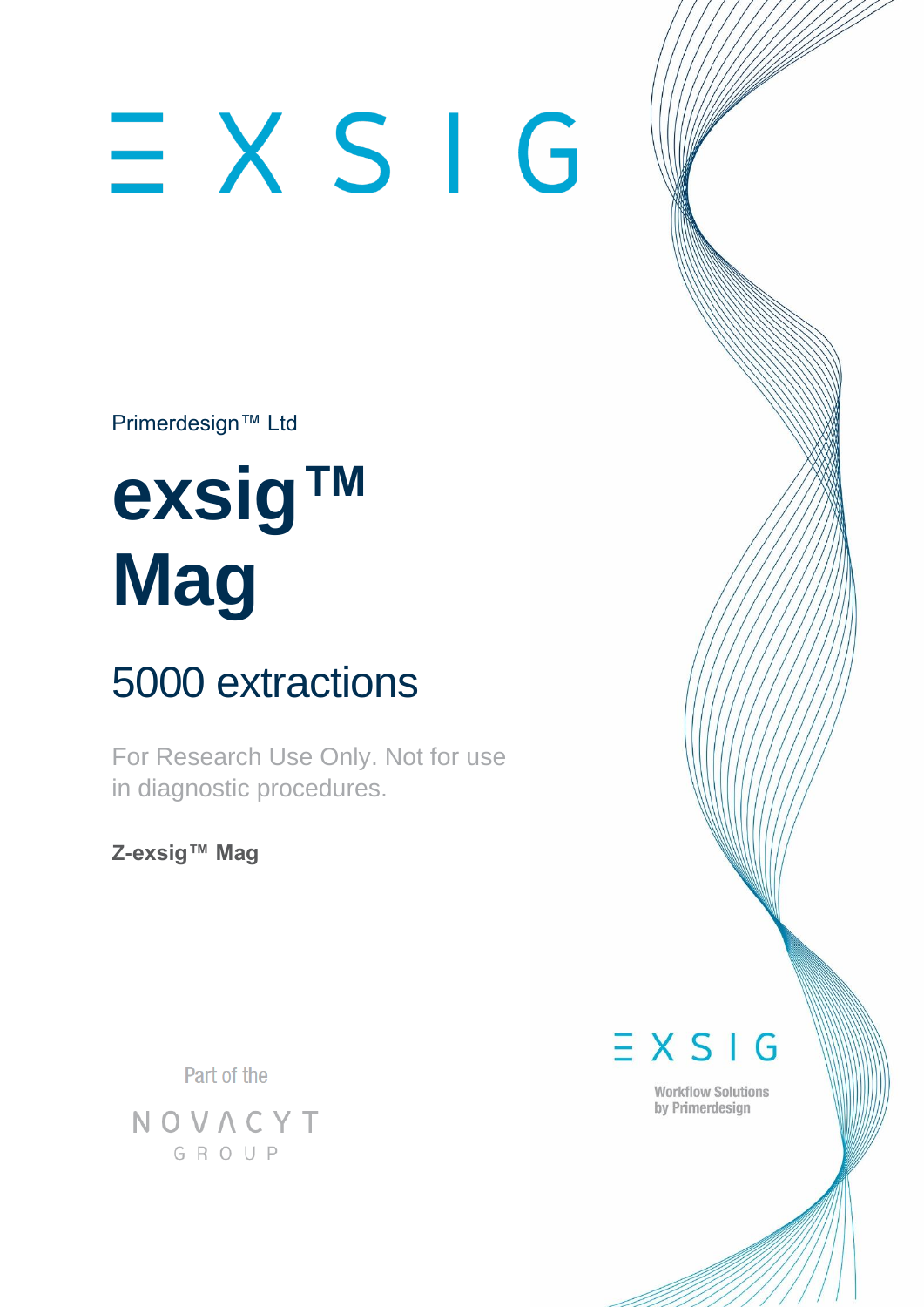For Research Use Only. Not for use in diagnostic procedures.

#### **Contents**

| 3.4 – Overview of the exsig™ Mag purification protocol  4   |  |
|-------------------------------------------------------------|--|
| 3.5 - Step-by-step protocol for nucleic acid purification 4 |  |
| 4.0 – Automating the nucleic acid purification protocol  5  |  |
|                                                             |  |
|                                                             |  |
|                                                             |  |
|                                                             |  |
|                                                             |  |
|                                                             |  |

 $EXSIG$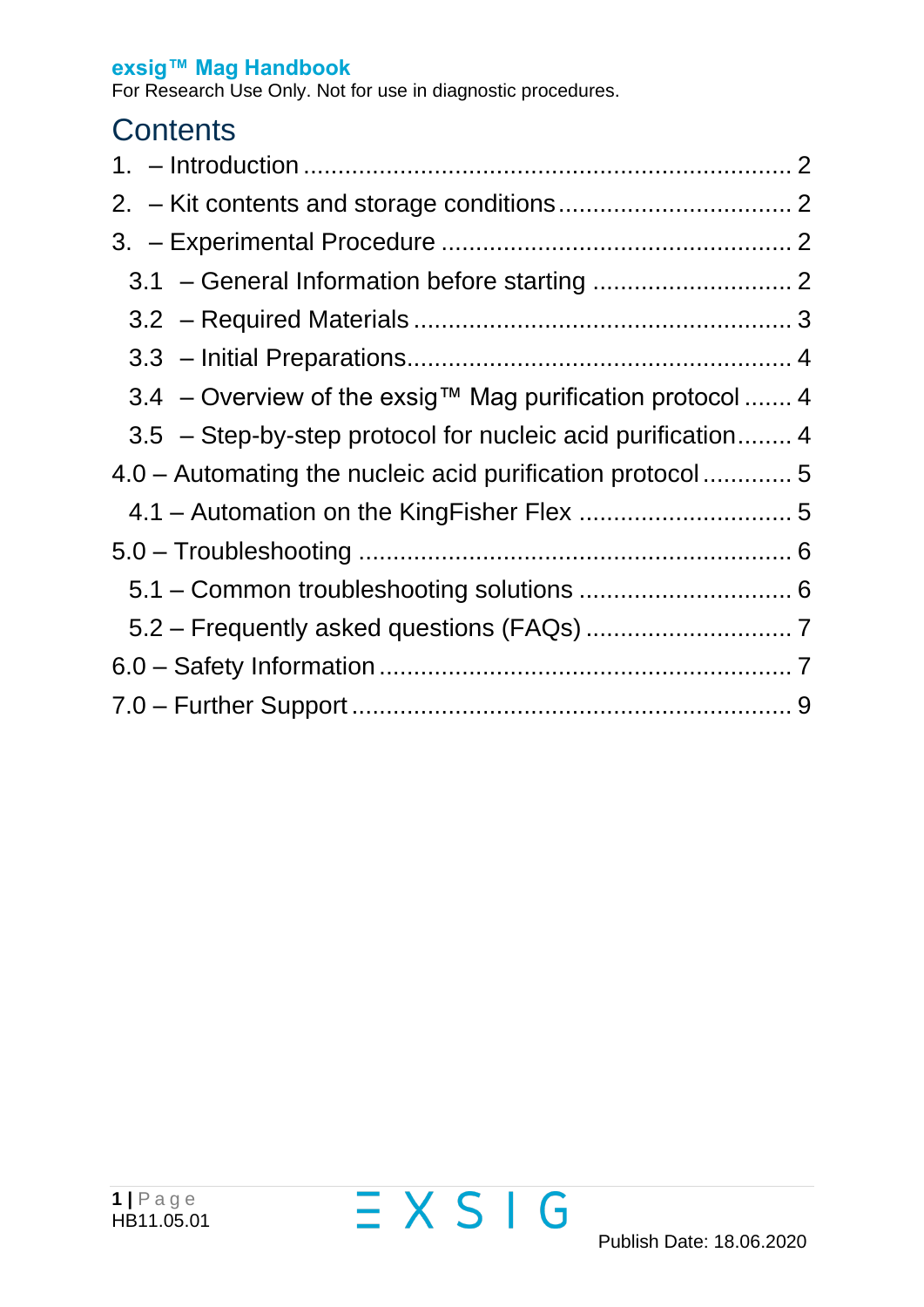For Research Use Only. Not for use in diagnostic procedures.

#### <span id="page-2-0"></span>1. – Introduction

exsig™ Mag from Primerdesign™ Ltd uses magnetic separation for the purification of nucleic acid, including viral RNA from nasopharyngeal swab and sputum samples. Superparamagnetic particles coated with exsig™ Mag surface chemistry use a novel binding mechanism which, when combined with the washing steps, removes impurities present in the sample matrix. After washing, the RNA is eluted and is ready for use in downstream real-time PCR applications.



This kit is validated for research use only. It is not intended for use in diagnostic procedures.

#### <span id="page-2-1"></span>2. – Kit contents and storage conditions

All kit components should be used by the expiry date stated on the kit box and stored under the recommended storage conditions.

| Component                         | <b>Colour</b> | <b>Volume</b>      | <b>Storage</b>                          |
|-----------------------------------|---------------|--------------------|-----------------------------------------|
| exsig™ Mag lysis buffer           | <b>Blue</b>   | $1 \times 600$ mL  | Room temperature                        |
| exsig™ Mag binding buffer Green   |               | $1 \times 1000$ mL | Room temperature                        |
| exsig™ Mag particle<br>suspension | White         | $1 \times 110$ mL  | Room temperature; 4 °C after<br>opening |
| Wash buffer exsig™ Mag1           | Red           | $1 \times 2200$ mL | Room temperature                        |
| Wash buffer exsig™ Mag2           | Red           | $1 \times 2200$ mL | Room temperature                        |
| Wash buffer exsig™ Mag3           | Yellow        | $1 \times 600$ mL  | Room temperature; 4 °C after<br>opening |
| exsig™ Mag elution buffer         | <b>Black</b>  | $1 \times 600$ mL  | Room temperature; 4 °C after<br>opening |

Table 1: exsig™ Mag kit components and storage conditions.

#### <span id="page-2-2"></span>3. – Experimental Procedure

#### <span id="page-2-3"></span>3.1– General Information before starting

When performing the exsig™ Mag RNA purification protocol, a magnetic rack or centrifuge is required to pellet the magnetic particles.

 $=XSIG$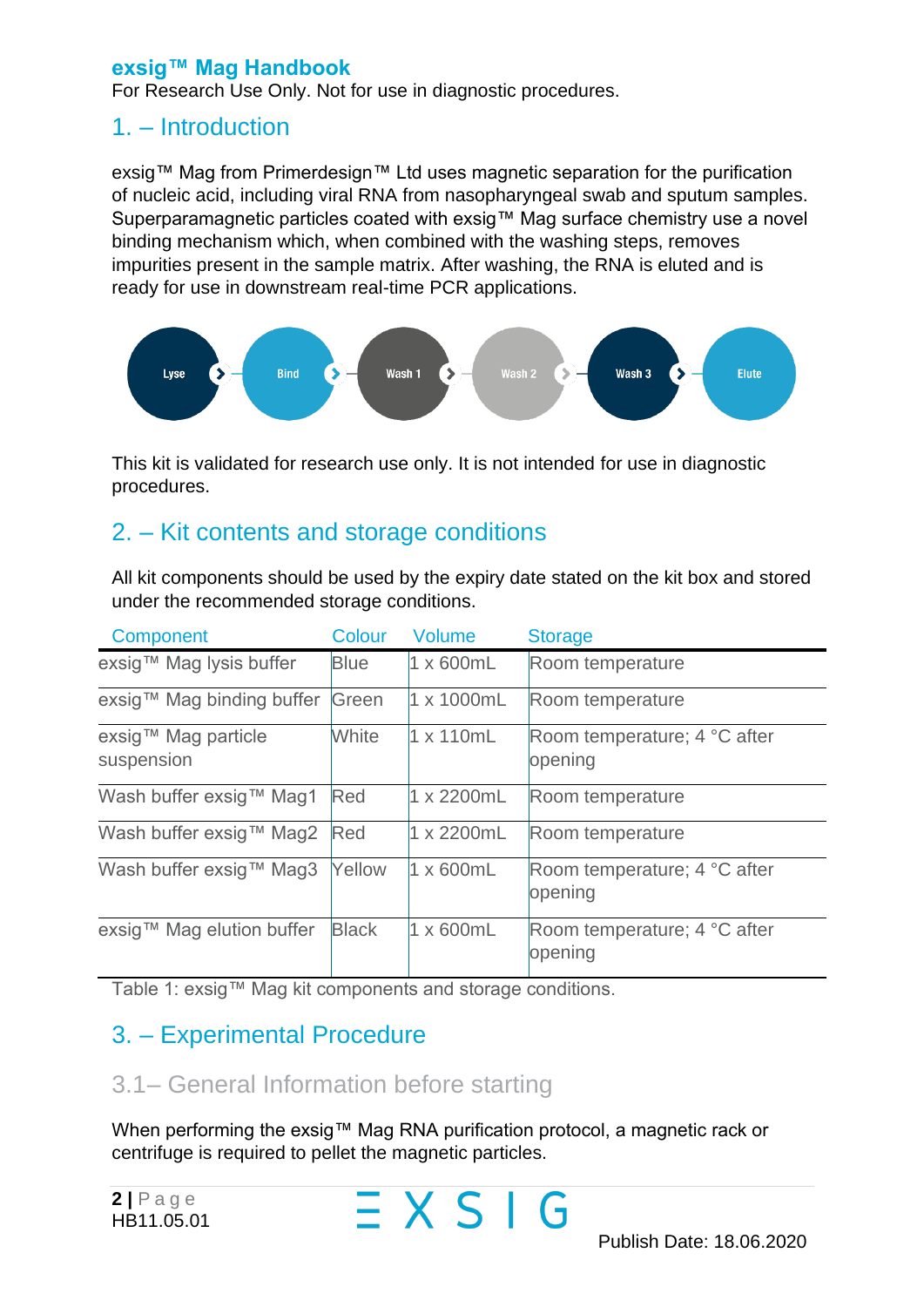For Research Use Only. Not for use in diagnostic procedures.

If performing the protocol manually without access to a magnetic rack, sample tubes can be centrifuged for 10 seconds (single tubes: full speed; plates: 2000 x g) to enable the magnetic particles to form a pellet.

All processes should be carried out at room temperature (15-25 °C) unless otherwise stated.

It is important to ensure that you have properly resuspended the exsig™ Mag particle suspension before adding to the exsig™ Mag binding buffer. Use of nonhomogenous exsig™ Mag beads will affect the efficiency of the purification chemistry, potentially resulting in lower yields.

The following considerations (Table 2) should be applied to the experimental process, each time the specific protocol process is stated in the step-by-step method:

| <b>Protocol process</b>                        | <b>Consideration</b>                                                                                                                                                                                                                                                                                                                                                                                                                                                                          |
|------------------------------------------------|-----------------------------------------------------------------------------------------------------------------------------------------------------------------------------------------------------------------------------------------------------------------------------------------------------------------------------------------------------------------------------------------------------------------------------------------------------------------------------------------------|
| Bring magnetic rack into<br>contact with tubes | This will allow the exsig™ Mag beads to form a pellet on the side of<br>the tube, to allow for easy removal of the supernatant. The times<br>stated for exsig™ Mag bead pelleting are minimum recommended<br>incubation times. The strength of the magnetic rack will influence<br>the speed of exsig™ Mag beads pelleting. If required, increasing<br>incubation time should be used to ensure all beads are pelleted.                                                                       |
| Mix thoroughly                                 | The sample should be mixed thoroughly (preferably using a<br>shaker), to ensure the exsig™ Mag beads are completely<br>resuspended. The mixing can be assisted by pulse vortexing in 5-<br>10 second bursts.                                                                                                                                                                                                                                                                                  |
|                                                | Removal of supernatant When removing supernatant, it is important to remove as much<br>liquid as possible without dislodging the particle pellet. To avoid<br>disruption of the particle pellet when placing the pipette tip inside<br>the tube, ensure that the tip is aimed towards the sample tube<br>wall opposite the pellet. It is recommended to aspirate once, let<br>any liquid run down the walls of the tube, and then aspirate a<br>second time to remove any remnants of liquid. |
| Constant shaking                               | The sample should be constantly agitated by vortexing/shaking to<br>ensure the exsig™ Mag beads do not settle. This movement will<br>increase the efficiency of the binding and washing steps.                                                                                                                                                                                                                                                                                                |

Table 2: Technical descriptions of processes required in this protocol, and considerations that should be adhered to when performing these steps.

#### <span id="page-3-0"></span>3.2– Required Materials

- a. Magnetic rack or centrifuge
- b. 96- or 384-well plates or reaction tubes that are RNase-free

 $\equiv$  X S I G

c. Water bath or incubator (for temperatures up to 55 °C)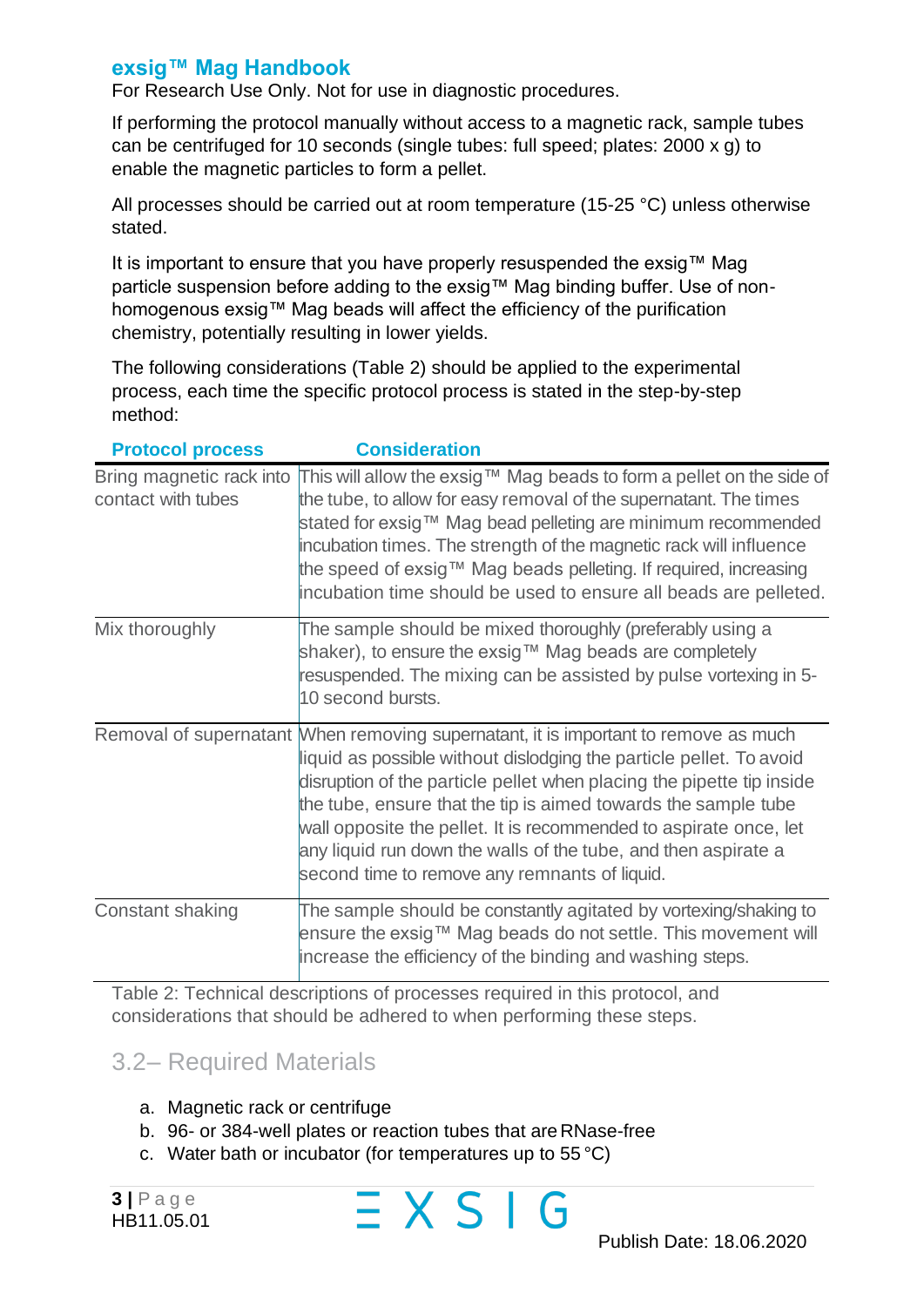For Research Use Only. Not for use in diagnostic procedures.

- d. Optional: carrier molecule
- e. Optional: protease solution

#### <span id="page-4-0"></span>3.3– Initial Preparations

- a. Presence of precipitates: Salt precipitates can form in the buffers at low temperatures. Check for the presence of precipitates prior to use, and if required, incubate buffers at 37 °C until the precipitates have re-dissolved.
- b. Preparing the exsig™ Mag particle suspension: The exsig™ Mag particle suspension and exsig™ Mag binding buffer can be added to the reaction(s) as a premix. To prepare the premix for the exsig™ Mag protocol:
	- i. Thoroughly mix the exsig™ Mag particle suspension to fully resuspend the particles.
	- ii. Add 20 µL exsig™ Mag particle suspension to 160 µL exsig™ Mag binding buffer.
	- iii. If preparing premix for multiple reactions, multiply the volumes accordingly and allow sufficient overage for accurate pipetting.

#### <span id="page-4-1"></span>3.4– Overview of the exsig™ Mag purification protocol

Table 3 below summarises the standard manual exsig™ Mag protocol, including volumes of each component and the time and temperature for each step.

| <b>STEP</b>                          |                                                     | <b>Lysis</b> |                                                              | <b>Binding</b>                                                                                                     | <b>Wash</b>                                                                           | <b>Elution</b>                              |
|--------------------------------------|-----------------------------------------------------|--------------|--------------------------------------------------------------|--------------------------------------------------------------------------------------------------------------------|---------------------------------------------------------------------------------------|---------------------------------------------|
| <b>COMPONENT Optional:</b> Optional: | <b>Protease Carrier</b><br>solution<br>$(20 \mu L)$ | molecule     | lysis buffer<br>$ (100 \mu L) _{(100 \mu L)}^{(100 \mu L)} $ | Sample exsig™ Mag exsig™ Mag<br>binding buffer<br>$(160 \mu L)$<br>exsig™ Mag<br>particle<br>suspension (20<br>μL) | exsig™ Mag<br>wash buffers<br>1. $(400 \,\mu L)$<br>2. (400 µL)<br>3. $(400 \,\mu L)$ | exsig™<br>Mag elution<br>buffer (100<br>μL) |
| <b>CONDITION</b>                     |                                                     |              | 3 min<br>55 °C                                               | 10 min Room 5 min Room<br>temp                                                                                     | temp                                                                                  | 10 min<br>60 °C                             |

Table 3. Summary of the standard manual exsig™ Mag protocol.

#### <span id="page-4-2"></span>3.5– Step-by-step protocol for nucleic acid purification

- 1. Add the following to the reaction tube in the order listed below:
	- a. Optional: 20 µL Proteinase solution to the reaction tube/well

X S I G

- b. Optional: 1 µg carrier molecule
- c. 100 µL of the liquid starting sample (see section 1)
- d. 100 µL (1x) exsig™ Mag lysis buffer.
- 2. Incubate at 55 °C for 3 minutes with constant shaking.
- 3. Allow the sample(s) to cool to room temperature.

**4 |** P a g e HB11.05.01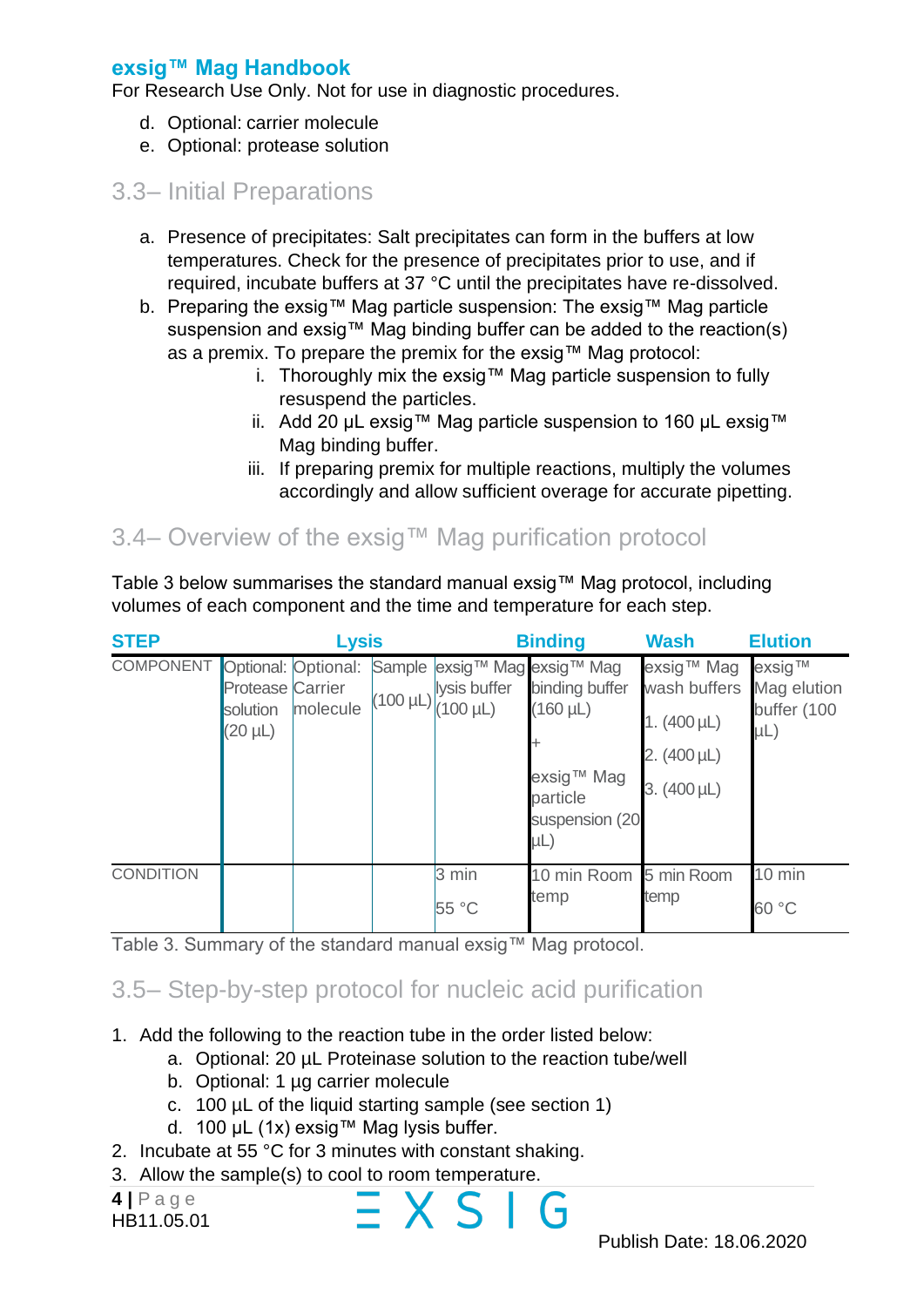For Research Use Only. Not for use in diagnostic procedures.

- 4. Add 20 µL exsig™ Mag particle suspension and 160 µL exsig™ Mag binding buffer (these can be added as a 180 µL of premix – see section 2).
- 5. Mix thoroughly and incubate for 5 minutes at room temperature with, constant shaking.
- 6. Bring magnet into contact with the tube(s) for 2 minutes.
- 7. Remove the supernatant and discard.
- 8. Separate the magnet from the sample tube(s).
- 9. Add 400 µL exsig™ Mag wash buffer 1.
- 10.Incubate for 1 minute at room temperature, with constant shaking.
- 11.Bring magnet into contact with the tube(s) for 2 minutes.
- 12.Remove the supernatant and discard.
- 13.Separate the magnet from the sample tube(s).
- 14.Repeat steps 9-13 with exsig™ Mag wash buffer 2.
- 15.Repeat steps 9-13 with exsig™ Mag wash buffer 3.
- 16.Add 100 µL exsig™ Mag elution buffer. Mix thoroughly.
- 17.Incubate for 5 minutes at 60 °C with periodic shaking.
- 18.Bring magnet into contact with the tube(s) for 3 minutes.
- 19.Transfer the eluate to a new tube by pipetting, avoiding the transfer of any exsig™ Mag beads.

#### <span id="page-5-0"></span>4.0 – Automating the nucleic acid purification protocol

After trialling the exsig™ Mag protocol for your sample type manually, and optimising where necessary, it is possible to automate the procedure to increase throughput. Primerdesign has optimised on the KingFisher Flex magnetic particle processor (ThermoFisher Scientific) for 100 µL starting volumes.

#### <span id="page-5-1"></span>4.1 – Automation on the KingFisher Flex

In addition to the components provided in the kit, the user needs to provide the following:

- Tips
- KingFisher deep-well plates (4 per extraction)
- KingFisher standard plates (2 per extraction)
- KingFisher comb (1 per extraction)
- Optional: Carrier molecule.

The optimised protocol for the KingFisher Flex has a total protocol time of 22 minutes. The protocols are shared with the manual extraction process, pending further individual laboratory optimisations.

 $\equiv$  X S I G

When testing a protocol, it is important to observe for the following:

- 1. Tips that are potentially blocked.
- 2. Effective resuspension of the pellet after addition of each wash buffer.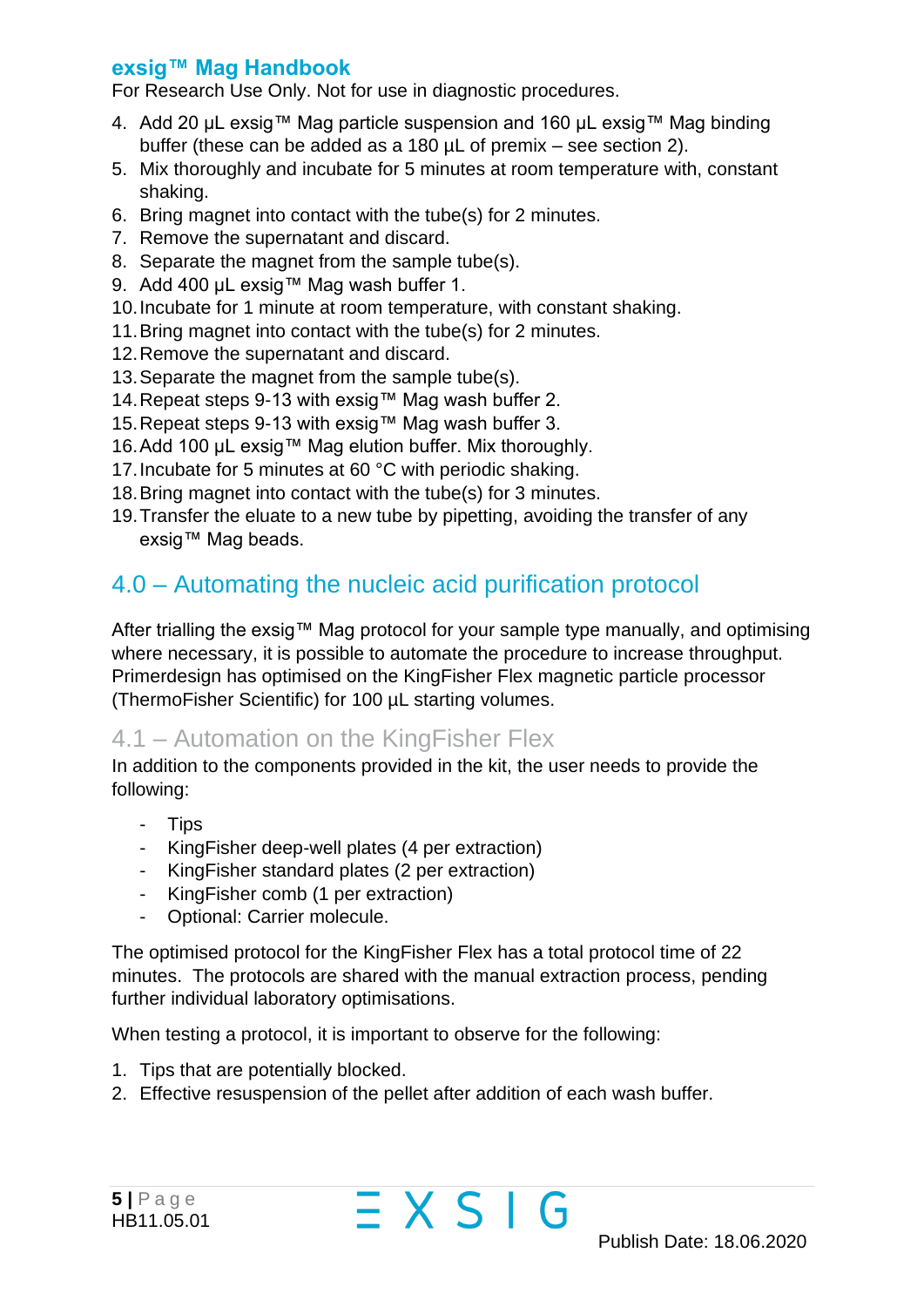For Research Use Only. Not for use in diagnostic procedures.

#### <span id="page-6-0"></span>5.0 – Troubleshooting

If issues are being observed with the exsig™ Mag kit, please refer to Section 5.1 for common troubleshooting solutions and Section 5.2 for frequently asked questions (FAQs). Alternatively, please contact our technical support team; [techsupport@primerdsign.co.uk.](mailto:techsupport@primerdsign.co.uk)

#### <span id="page-6-1"></span>5.1 – Common troubleshooting solutions

| <b>Problem</b>                           | <b>Possible cause</b>                           | <b>Possible solution</b>                                                                         |
|------------------------------------------|-------------------------------------------------|--------------------------------------------------------------------------------------------------|
| <b>PCR</b><br>inhibition                 | Incomplete buffer<br>removal                    | Ensure all buffer is completely removed before adding<br>the next buffer in the procedure.       |
|                                          | Incomplete lysis                                | Contact our technical support team for assistance.                                               |
| Low yield                                | RNA degradation<br>before stabilised as<br>cDNA | Store RNA at -80 °C. Use RNase free plastics.                                                    |
|                                          | Sample is<br>degraded                           | Store input sample at -80 °C prior to use.                                                       |
|                                          | Inefficient binding                             | Ensure that the lysate, exsig™ Mag binding buffer, and<br>exsig™ Mag beads are mixed thoroughly. |
|                                          | Aspirating too fast                             | Reduce the speed at which supernatants are removed.                                              |
| <b>Particles</b><br>present in<br>eluate | Loose pellet                                    | Increase magnetic separation or centrifugation time to allow<br>formation of a tighter pellet.   |
|                                          | Disrupting pellet<br>during aspiration          | Position tip further away from pellet whilst removing<br>supernatants.                           |

 $\equiv$  X S I G

<span id="page-6-2"></span>Table 6. Common troubleshooting solutions for the exsig™ Mag kit.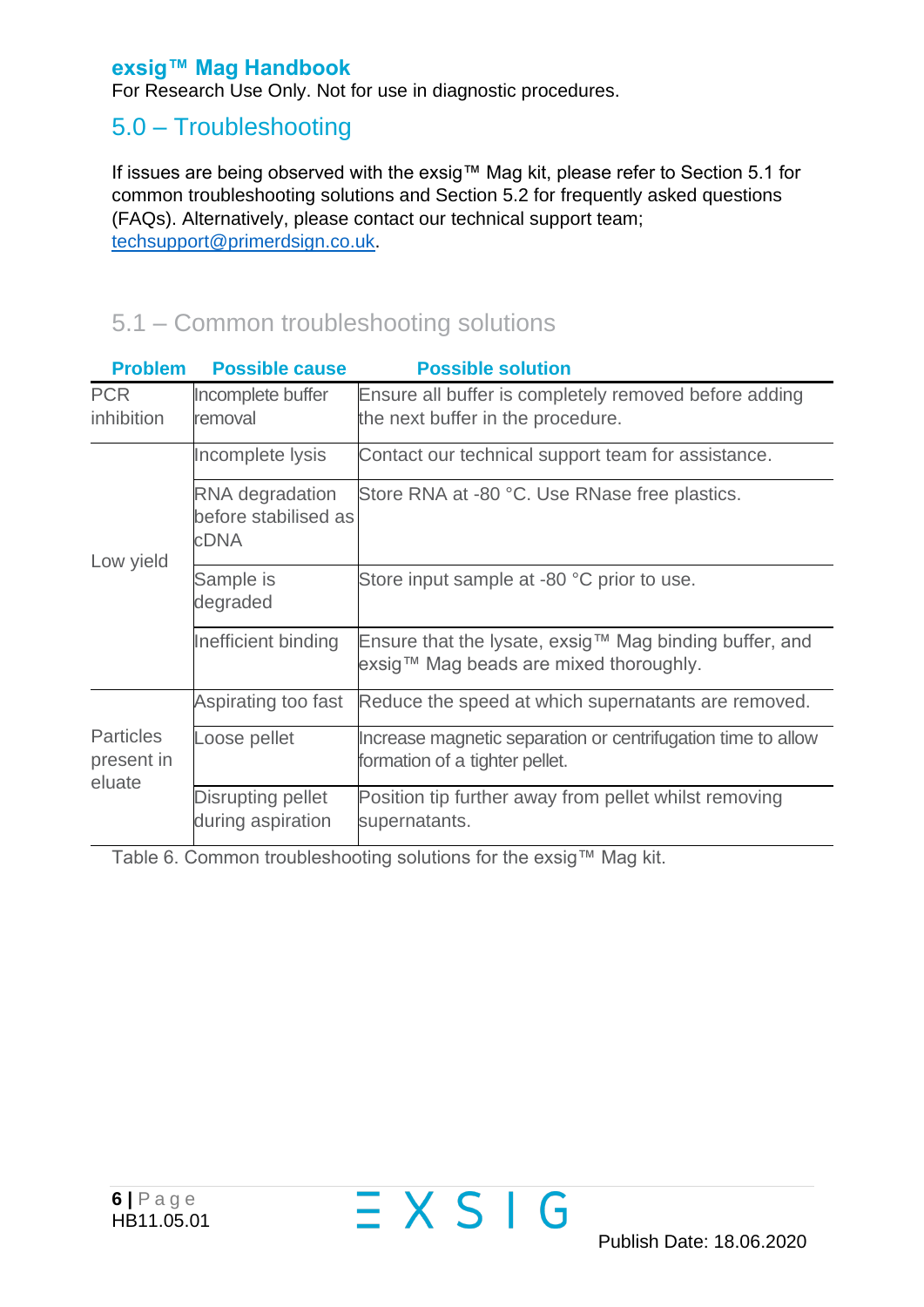#### For Research Use Only. Not for use in diagnostic procedures.

5.2 – Frequently asked questions (FAQs)

| <b>Question</b>                                                                                                 | <b>Possible solution</b>                                                                                                                                                                                                                                                                                                                                                                                                                                                                                                                                       |
|-----------------------------------------------------------------------------------------------------------------|----------------------------------------------------------------------------------------------------------------------------------------------------------------------------------------------------------------------------------------------------------------------------------------------------------------------------------------------------------------------------------------------------------------------------------------------------------------------------------------------------------------------------------------------------------------|
| How do I safely<br>inactivate<br>biohazardous flow-<br>through material?                                        | Always dispose of potentially biohazardous solutions according to your<br>institution's waste-disposal guidelines. Although the lysis and binding<br>buffers in exsig™ Mag kits contain chaotropic agents that can inactivate<br>some biohazardous material, local regulations dictate the proper way to<br>dispose of biohazards. DO NOT add bleach or acidic solutions directly to<br>the sample-preparation waste. The guanidine hydrochloride present in<br>the sample- preparation waste can form highly reactive compounds when<br>combined with bleach. |
|                                                                                                                 | Please access our safety data sheet (SDS) online for detailed information<br>on the reagents                                                                                                                                                                                                                                                                                                                                                                                                                                                                   |
|                                                                                                                 | for each respective kit.                                                                                                                                                                                                                                                                                                                                                                                                                                                                                                                                       |
| Can I use both a<br>water bath and an<br>incubator for any heat<br>steps?                                       | Yes, both pieces of equipment are suitable. However, it should be noted<br>that heat conduction occurs more efficiently in a water bath compared to<br>an incubator. Incubation times may therefore have to be adjusted<br>depending on the equipment used. Please contact our Technical Support<br>Team for further advice.                                                                                                                                                                                                                                   |
| What is the<br>recommended<br>method for assessing<br>the quantity and<br>quality of the purified<br>viral RNA? | The recommended method for assessing the purified nucleic acid is<br>through real-time quantitative PCR (RT-qPCR).                                                                                                                                                                                                                                                                                                                                                                                                                                             |
| Once the nucleic<br>acid is eluted, can<br>the beads be<br>reused?                                              | Do not reuse the exsig™ Mag beads. There is risk of RNA carryover<br>from one sample to the next. Use fresh exsig™ Mag beads for each<br>sample.                                                                                                                                                                                                                                                                                                                                                                                                               |

Table 7. Frequently asked questions for the exsig™ Mag kit

#### 6.0 – Safety Information

To access the SDS documents for the components in this kit, please contact our tech support team at techsupport@primerdesign.co.uk. Work with pathogens should be carried out according to the regulation of the country within which the kit is being used.

<span id="page-7-0"></span> $\equiv$  X S I G

- Wear appropriate skin and eye protection throughout the preparation procedure.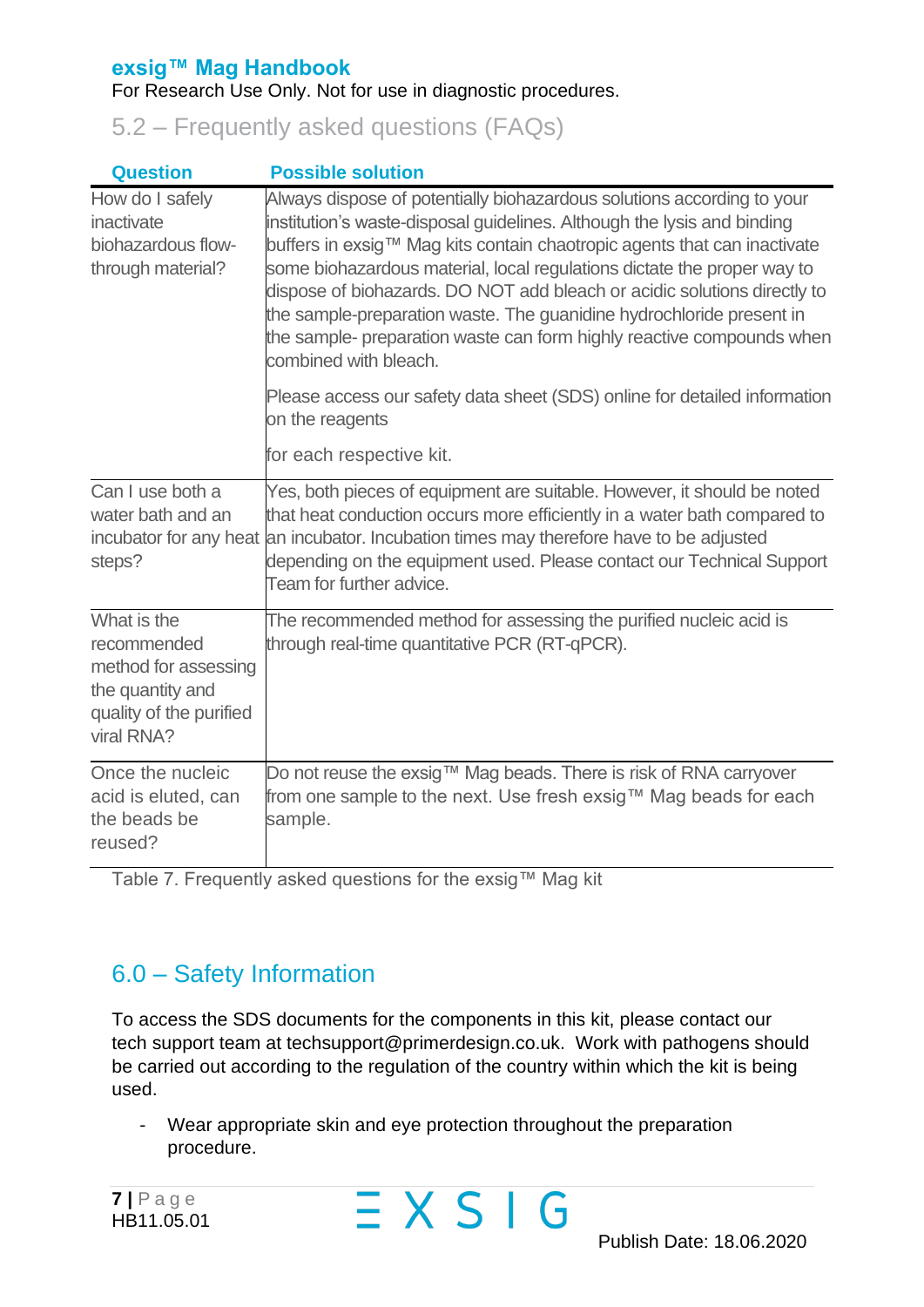For Research Use Only. Not for use in diagnostic procedures.

- exsig™ Mag lysis buffer, exsig™ Mag binding buffer, and exsig™ Mag wash buffer 2 contain high concentrations of detergent and salt.
- exsig™ Mag binding buffer and exsig™ Mag wash buffer 2 contain up to 50% n-propanol, therefore keep away from naked flames.
- Ensure kit components are stored appropriately according to local safety guidance.
- In case of accidental contact, thoroughly rinse or flush the affected areas with water.
- Spillages can be removed using standard laboratory cleaning procedures.
- SDSs are available for all kit components on request.

| <b>Kit component</b><br><b>Precaution phrases</b> | <b>GHS symbol</b> | <b>Hazard phrases</b>             |                                                                                       |
|---------------------------------------------------|-------------------|-----------------------------------|---------------------------------------------------------------------------------------|
| exsig™ Mag lysis<br>buffer                        | Warning           | H302/H315/H319/H400               | P101/P102/P103/P273/<br>P280/P305+P351+P338<br>P301+P312/P332+P313<br>/P501/P301+P312 |
| exsig™ Mag binding<br>buffer                      | Danger            | H226/H302/H315/H318/H3<br>36/H400 | P101/P102/P103/P210/<br>P241/P303+P361+P353<br>P305+P351+P338/P310<br>/P501           |
| exsig™ Mag particle<br>suspension                 |                   |                                   |                                                                                       |
| exsig™ Mag wash<br>buffer 1                       | Danger            | H226/H332/H315/H318/H3<br>36      | P101/P102/P103/P210/<br>P303+P361+P353/<br>P305+P351+P338/P310<br>/ P405/P501         |
| exsig™ Mag wash<br>buffer 2                       | Danger            | H315/H318/H226/H336               | P101/P102/P103/P210/<br>P303+P361+P353/<br>P305+P351+P338/P310<br>/P405/ P501         |
| exsig™ Mag wash<br>buffer 3                       |                   |                                   |                                                                                       |
| exsig™ Mag elution<br>buffer                      |                   |                                   |                                                                                       |

<span id="page-8-0"></span> $\equiv$  X S I G

Table 8. Safety information for exsig™ Mag kit components.

**8 |** P a g e HB11.05.01